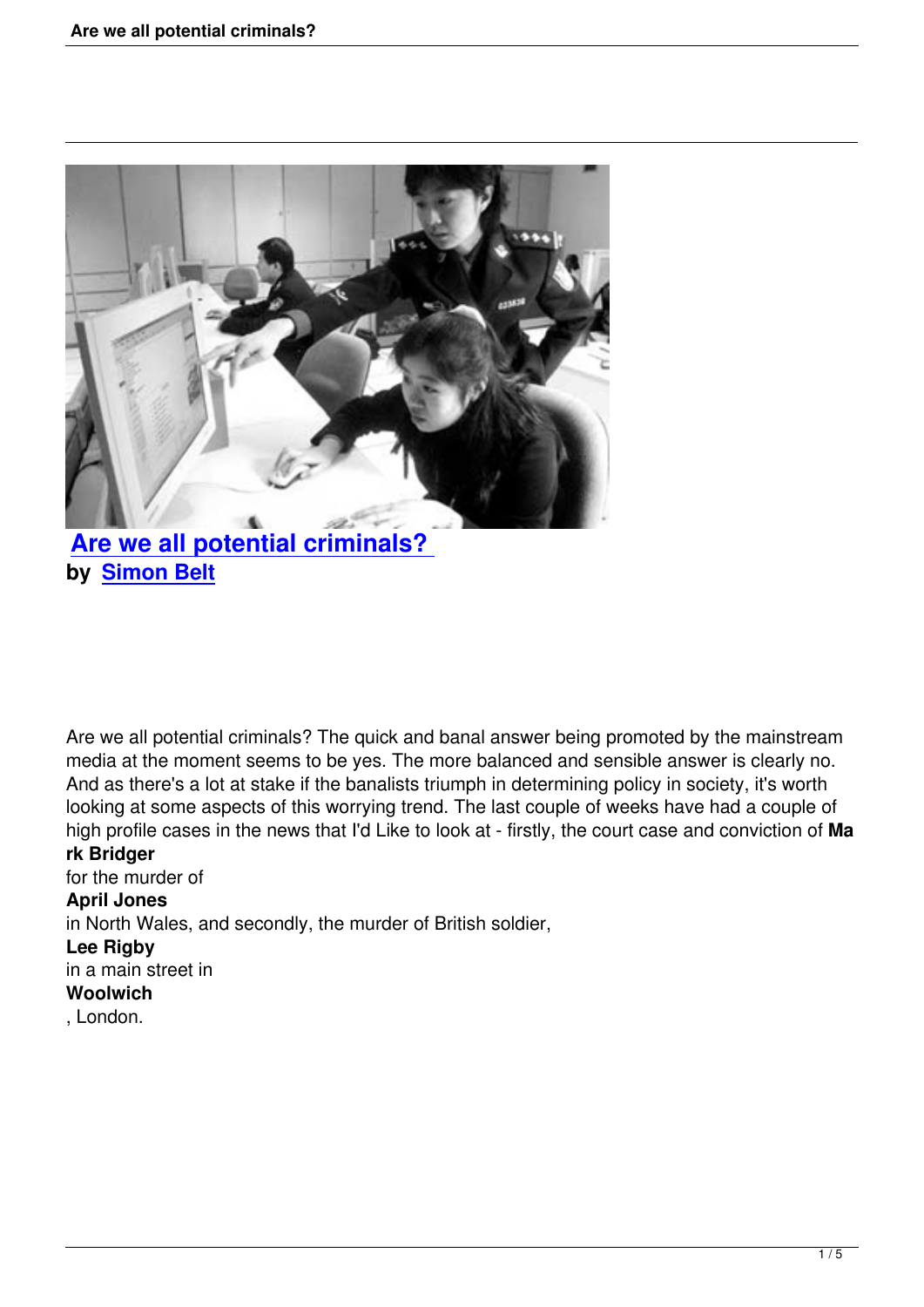The court case, and subsequent sentencing of Mark Bridger at **Mold Crown Court**, near Chester was covered in the media every day. The seeming familiarity of the estate where April lived and the timing in an afternoon, despite its rural setting, meant that the physical surroundings of April's abduction were something we could all imagine and situate ourselves in. The complete disregard for April's young life, and her family and friends by Mark Bridger

### *not being able to remember*

what he did with April's body was truly enraging and shocking. It was shocking in many ways, despite being a society that reads about murder avidly - in fiction and biography, because of the near total unfamiliarity of the actual experience of murder because thankfully it is such a rare event in society.

The statistics on murder show a clear fall over the last few decades. In England and Wales, violent child deaths fell by 40% between the mid-1970s and 2010, from an annual toll of 136 to the thankfully lower figure of 84 deaths per year today. This figures masks the fact that most children killed by strangers is much lower, and again thankfully falling in recent years - currently around 6 per year. The reporting by the police that Mark Bridger had downloaded and viewed images of child pornography and violent videos on the day of April's disappearance led many commentators to flag up the association. Clearly people who kill children are not normal, yet stretching the association between a warped individual who viewed pornography available on the internet and the murder of a young girl to being a *causal link* really does seem a strange leap of faith. So why do some people make that leap and more importantly, why are they taken seriously?

On the day after the unusual whole life sentence was passed down to Bridger by Mr Justice Griffith, an adviser to the Government on child safety on the internet, **John Carr**, was quick off the blocks to promote his campaign round every media studio that would listen to him (and plenty did), to get search engine

# **Google**

to enforce the most restrictive settings in their search engine by default. From Government advisor to media tart in one day, and what was alarming for me was the complete absense of questioning of why we should be taking him seriously, let alone why he rather than the public should be deciding policy. John's supposition is rather odd given that the era of internet is the very period when the murder of children and also children unknown to their murderers is in decline. To listen to John Carr, almost frothing at the mouth about the need to think the worst of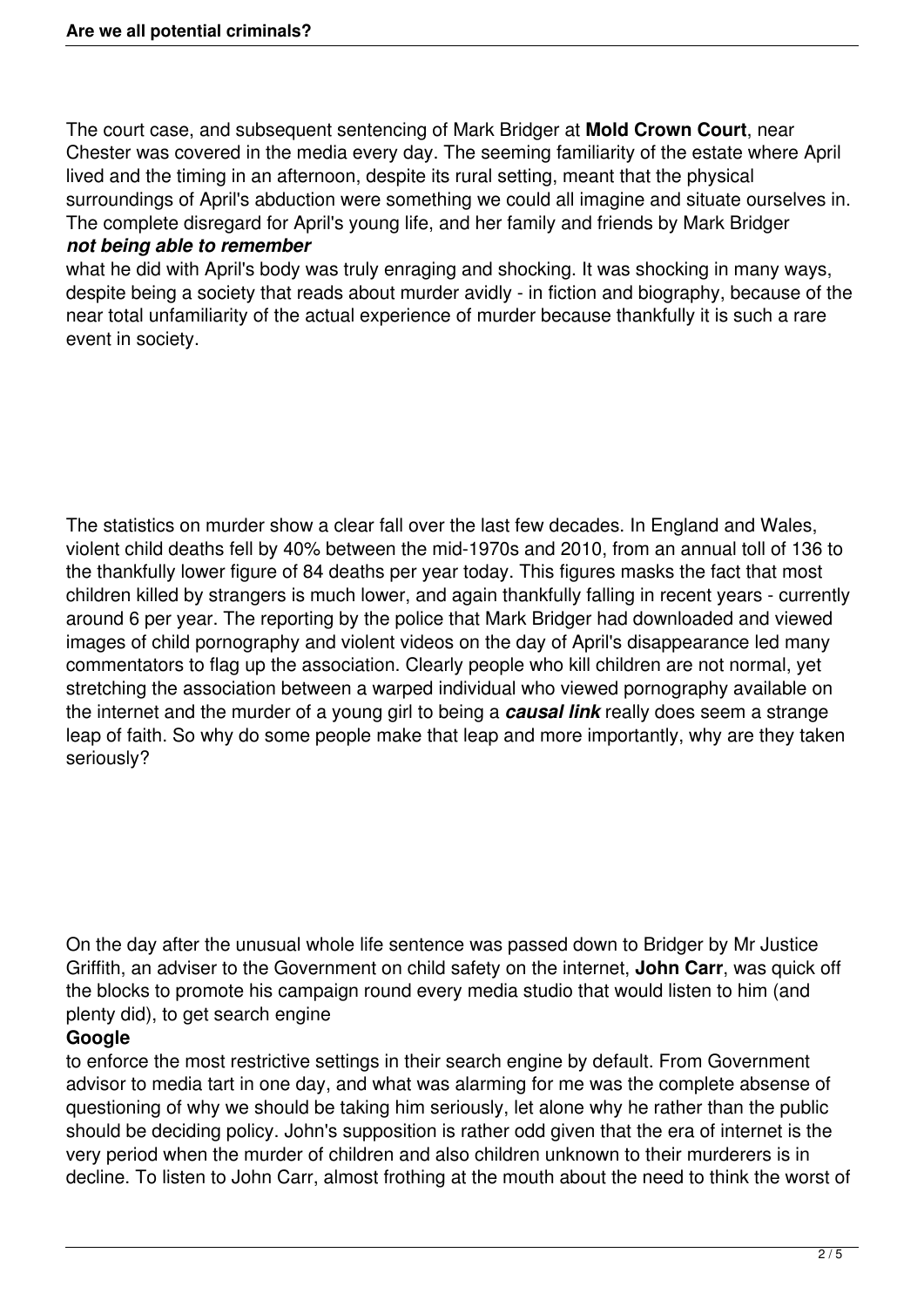everyone, except himself of course, you would think we are in the grip of sad individuals having our heads turned by images on the internet that force us into becoming automatons of child murderers. Yet somehow, John and his self-selecting pals should be able to view whatever they chose with impunity, and then decide as good technocrats what is good for us, and what we can be trusted to see without becoming monsters in the

### *monkey see monkey do*

way they think we do.

And what of the outcome of the unquestioned censorious climate created around these issues today? Well, Joe Public is not to be trusted to be able to decide for himself or herself, that society should be organised around the lowest common demoninator - and by a self appointed better than you character. Most exasperating in some senses is that it actually absolves the perverted characters that kill or molest children from the moral responsibility for their own actions, as after all they're not able to withstand the pressures of images like our self-appointed guardians like John Carr and all his proclamations of disaster if society is left to manage its own affairs.



So onto the second big issue this last week and that's the murder of **Lee Rigby** in Woolwich, London. This was clearly grotesque and from the start a peculiar spectacle live on daytime news, with events and the story unfolding in front of our eyes. Whilst the images from the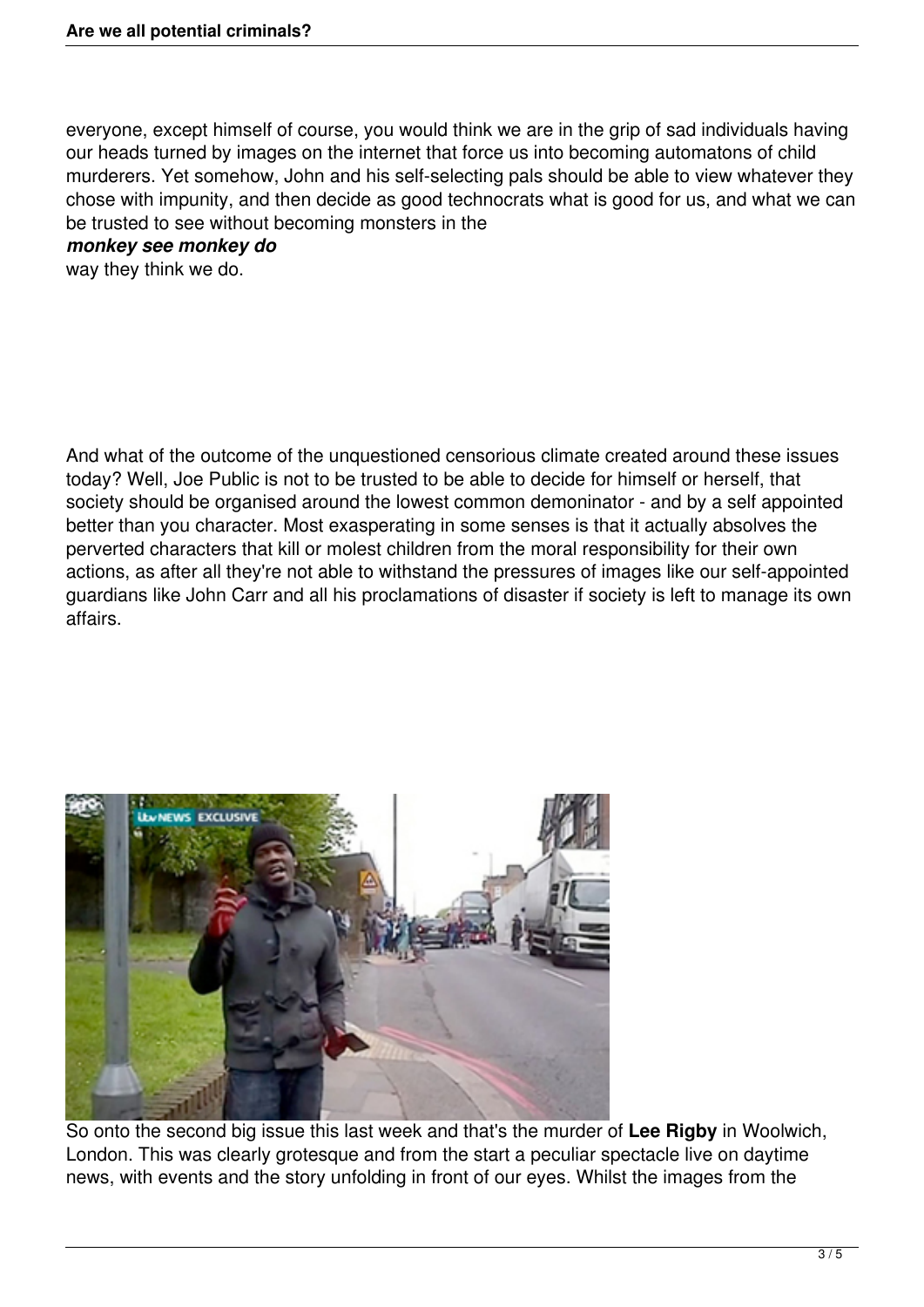Skycopter may have been crystal clear the realisation of what had just happened wasn't. A bizarre car accident leading to stabbing on a main street in Woolwich of an off duty soldier in broad daylight by two 'muslim looking' people, that shortly became a sterile scene for the police to gather evidence from, and then the scheduling of police briefing to the Cobra cabinet committee to discuss terroist attacks whilst the Prime Minister was out of the country all seemed totally surreal. It was clear that someone, or quite a few people had lost the plot, so what was the plot and where was it lost?

As if the scenes on the news weren't bizarre enough, the notion that the murder of an off duty soldier by two weirdos parading for the crowd and deliberately waiting to then get shot by the police, was some sort of terrorist attack that the state machinery through Cobra should organise around was just gobsmacking. Both me and my wife just kept looking at each other as the story unfolded, speechless but asking with incredulous looks why these nutters were being taken seriously and dignified with some meaningful purpose. Worse than some politicians being unnerved into parading how seriously they were taking the threat to civilisation as we know it, was the response by commentators and those who should be a tad more dispassionate by having some distance from the immediacy of it all.

As Brendan O'Neill usefully summed up in the Huffington post:

More and more commentators and campaigners are describing the murder in Woolwich as an "inevitable" consequence of Western military ventures in Afghanistan and Iraq. Islamist terror attacks are apparently an "inevitable outcome" and a state of the state of the state of the state of the state of the state of the state of the state of the state of the state of the state of the state of the state of the state of the state of the state of the British interference overseas.